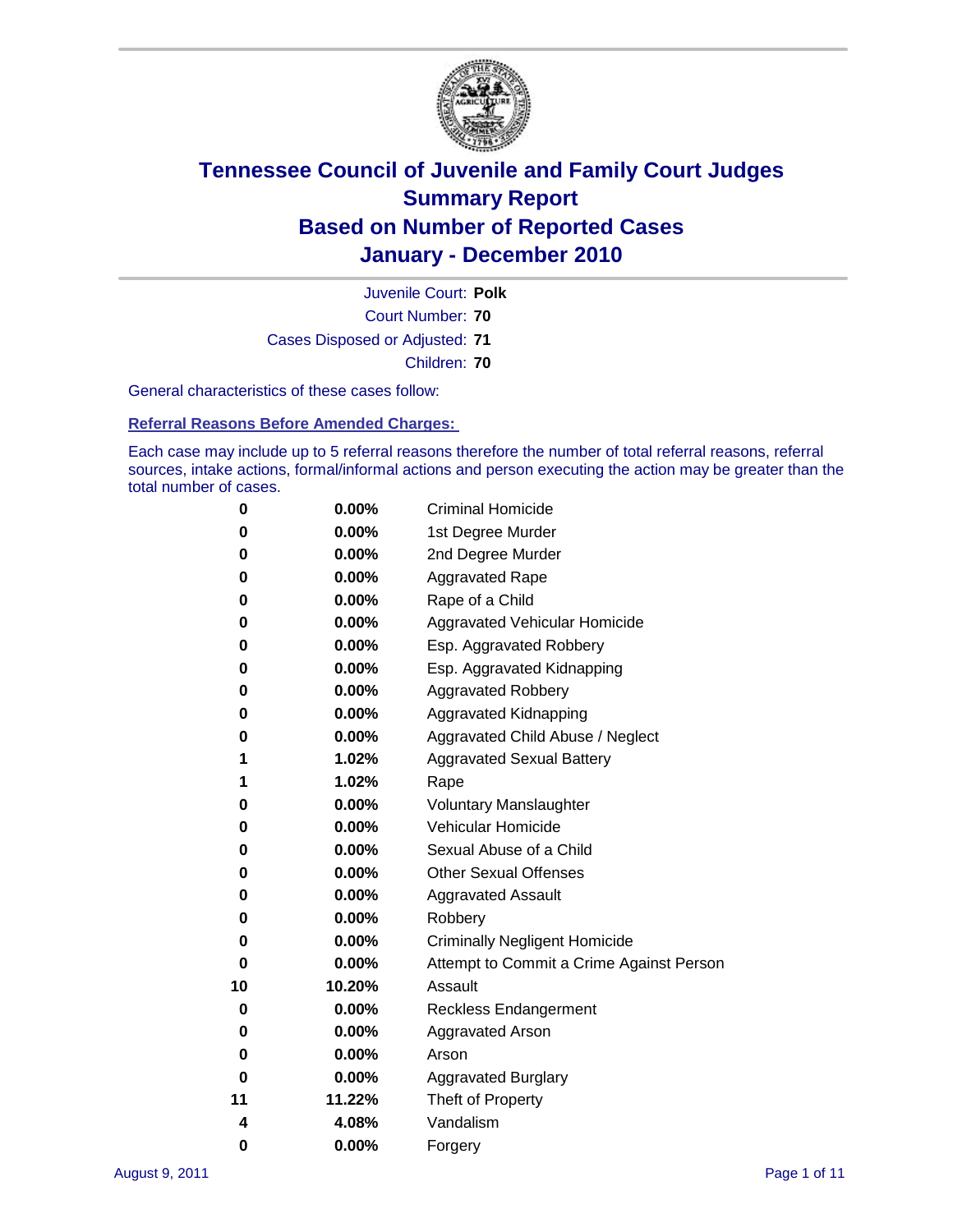

Juvenile Court: **Polk**

Court Number: **70**

Cases Disposed or Adjusted: **71**

Children: **70**

#### **Referral Reasons Before Amended Charges:**

Each case may include up to 5 referral reasons therefore the number of total referral reasons, referral sources, intake actions, formal/informal actions and person executing the action may be greater than the total number of cases.

| 0 | 0.00%    | <b>Worthless Checks</b>                                     |  |
|---|----------|-------------------------------------------------------------|--|
| 0 | 0.00%    | Illegal Possession / Fraudulent Use of Credit / Debit Cards |  |
| 0 | 0.00%    | <b>Burglary</b>                                             |  |
| 0 | $0.00\%$ | Unauthorized Use of a Vehicle                               |  |
| 0 | $0.00\%$ | <b>Cruelty to Animals</b>                                   |  |
| 0 | $0.00\%$ | Sale of Controlled Substances                               |  |
| 8 | 8.16%    | <b>Other Drug Offenses</b>                                  |  |
| 5 | 5.10%    | <b>Possession of Controlled Substances</b>                  |  |
| 0 | 0.00%    | <b>Criminal Attempt</b>                                     |  |
| 0 | 0.00%    | Carrying Weapons on School Property                         |  |
| 1 | 1.02%    | Unlawful Carrying / Possession of a Weapon                  |  |
| 0 | $0.00\%$ | <b>Evading Arrest</b>                                       |  |
| 0 | $0.00\%$ | Escape                                                      |  |
| 0 | $0.00\%$ | Driving Under Influence (DUI)                               |  |
| 8 | 8.16%    | Possession / Consumption of Alcohol                         |  |
| 0 | $0.00\%$ | Resisting Stop, Frisk, Halt, Arrest or Search               |  |
| 0 | $0.00\%$ | <b>Aggravated Criminal Trespass</b>                         |  |
| 1 | 1.02%    | Harassment                                                  |  |
| 0 | 0.00%    | Failure to Appear                                           |  |
| 0 | 0.00%    | Filing a False Police Report                                |  |
| 0 | 0.00%    | Criminal Impersonation                                      |  |
| 1 | 1.02%    | <b>Disorderly Conduct</b>                                   |  |
| 1 | 1.02%    | <b>Criminal Trespass</b>                                    |  |
| 0 | 0.00%    | <b>Public Intoxication</b>                                  |  |
| 0 | $0.00\%$ | Gambling                                                    |  |
| 2 | 2.04%    | Traffic                                                     |  |
| 0 | $0.00\%$ | <b>Local Ordinances</b>                                     |  |
| 0 | 0.00%    | Violation of Wildlife Regulations                           |  |
| 0 | $0.00\%$ | Contempt of Court                                           |  |
| 0 | 0.00%    | Violation of Probation                                      |  |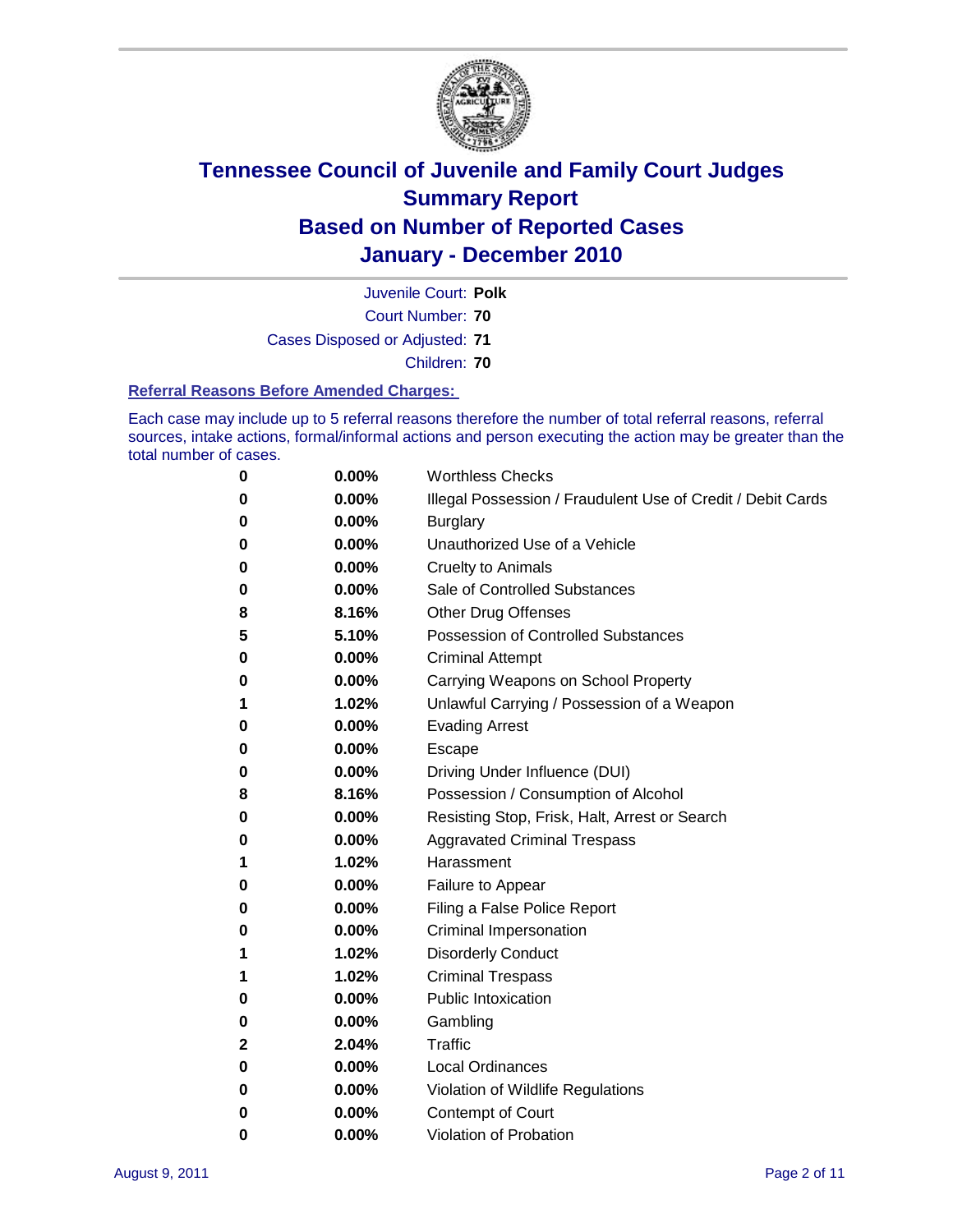

Court Number: **70** Juvenile Court: **Polk** Cases Disposed or Adjusted: **71** Children: **70**

#### **Referral Reasons Before Amended Charges:**

Each case may include up to 5 referral reasons therefore the number of total referral reasons, referral sources, intake actions, formal/informal actions and person executing the action may be greater than the total number of cases.

| 98       | 100.00%  | <b>Total Referrals</b>                 |
|----------|----------|----------------------------------------|
| $\bf{0}$ | 0.00%    | Other                                  |
| 0        | 0.00%    | <b>Consent to Marry</b>                |
| 0        | 0.00%    | <b>Request for Medical Treatment</b>   |
| $\bf{0}$ | $0.00\%$ | <b>Child Support</b>                   |
| 0        | 0.00%    | Paternity / Legitimation               |
| 0        | $0.00\%$ | Visitation                             |
| 0        | $0.00\%$ | Custody                                |
| 0        | 0.00%    | <b>Foster Care Review</b>              |
| 0        | $0.00\%$ | <b>Administrative Review</b>           |
| $\bf{0}$ | $0.00\%$ | <b>Judicial Review</b>                 |
| 0        | 0.00%    | Violation of Informal Adjustment       |
| 0        | $0.00\%$ | <b>Violation of Pretrial Diversion</b> |
| $\bf{0}$ | $0.00\%$ | Termination of Parental Rights         |
| 0        | 0.00%    | Dependency / Neglect                   |
| $\bf{0}$ | $0.00\%$ | <b>Physically Abused Child</b>         |
| 0        | 0.00%    | <b>Sexually Abused Child</b>           |
| 6        | 6.12%    | <b>Violation of Curfew</b>             |
| $\bf{0}$ | $0.00\%$ | Violation of a Valid Court Order       |
| 10       | 10.20%   | Possession of Tobacco Products         |
| $\bf{0}$ | 0.00%    | Out-of-State Runaway                   |
| $\bf{0}$ | $0.00\%$ | In-State Runaway                       |
| 9        | 9.18%    | Truancy                                |
| 19       | 19.39%   | Unruly Behavior                        |
| $\bf{0}$ | $0.00\%$ | <b>Violation of Aftercare</b>          |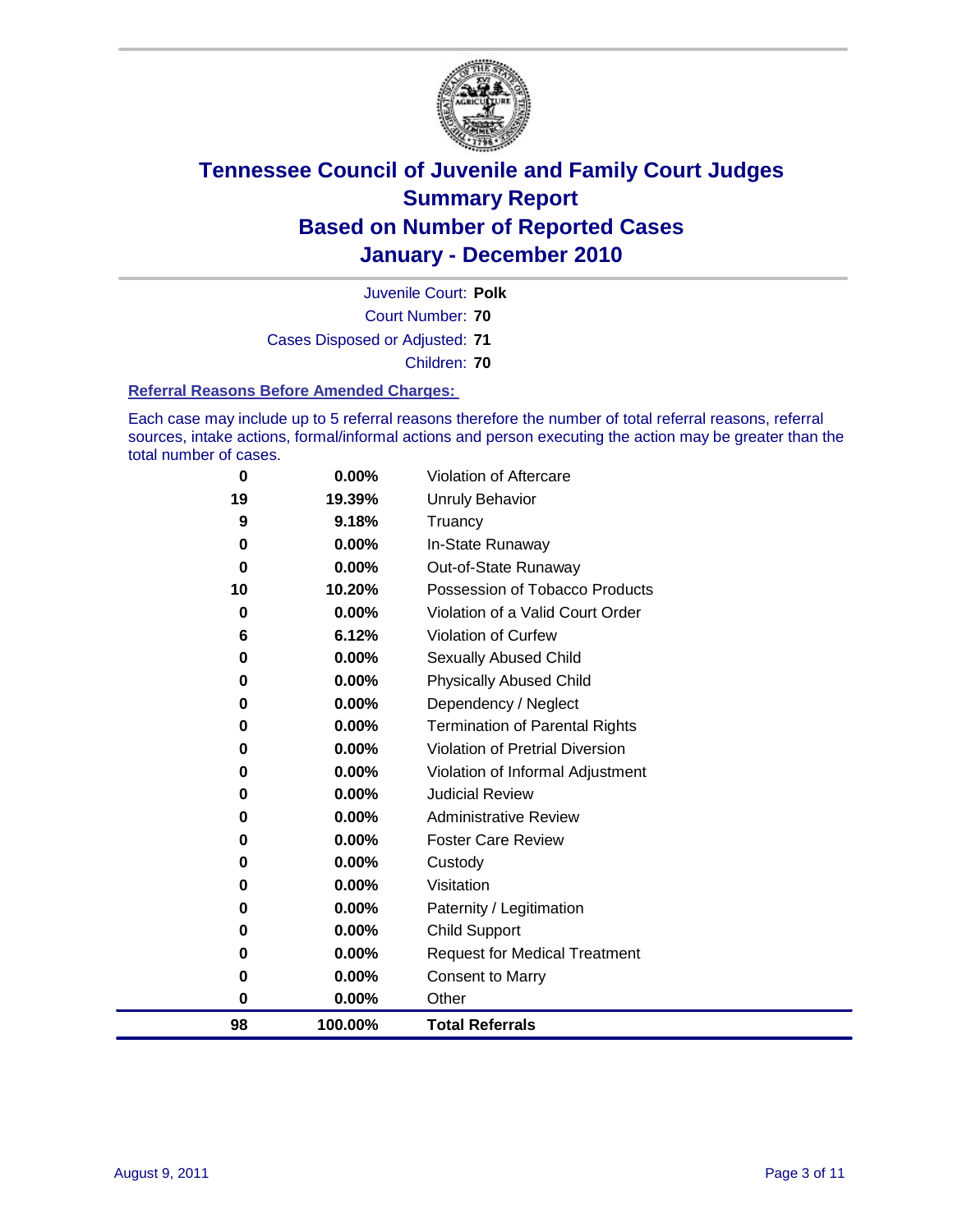

|                            |                                | Juvenile Court: Polk              |
|----------------------------|--------------------------------|-----------------------------------|
|                            |                                | Court Number: 70                  |
|                            | Cases Disposed or Adjusted: 71 |                                   |
|                            |                                | Children: 70                      |
| <b>Referral Sources: 1</b> |                                |                                   |
| 58                         | 59.18%                         | <b>Law Enforcement</b>            |
| 6                          | 6.12%                          | Parents                           |
| 0                          | $0.00\%$                       | Relatives                         |
| 0                          | $0.00\%$                       | Self                              |
| 32                         | 32.65%                         | School                            |
| 0                          | 0.00%                          | <b>CSA</b>                        |
| 0                          | 0.00%                          | <b>DCS</b>                        |
| 0                          | 0.00%                          | <b>Other State Department</b>     |
| 0                          | 0.00%                          | <b>District Attorney's Office</b> |
| 0                          | $0.00\%$                       | <b>Court Staff</b>                |
| 0                          | 0.00%                          | Social Agency                     |
| 0                          | $0.00\%$                       | <b>Other Court</b>                |
| 0                          | 0.00%                          | Victim                            |
| $\mathbf{2}$               | 2.04%                          | Child & Parent                    |
| 0                          | 0.00%                          | Hospital                          |
| 0                          | 0.00%                          | Unknown                           |
| 0                          | 0.00%                          | Other                             |

### **Age of Child at Referral: 2**

| 70 | 100.00%  | <b>Total Child Count</b> |
|----|----------|--------------------------|
| 0  | $0.00\%$ | <b>Unknown</b>           |
| 0  | $0.00\%$ | Ages 19 and Over         |
| 7  | 10.00%   | Ages 17 through 18       |
| 23 | 32.86%   | Ages 15 through 16       |
| 19 | 27.14%   | Ages 13 through 14       |
| 14 | 20.00%   | Ages 11 through 12       |
| 7  | 10.00%   | Ages 10 and Under        |
|    |          |                          |

<sup>1</sup> If different than number of Referral Reasons (98), verify accuracy of your court's data.

**100.00% Total Referral Sources**

<sup>2</sup> One child could be counted in multiple categories, verify accuracy of your court's data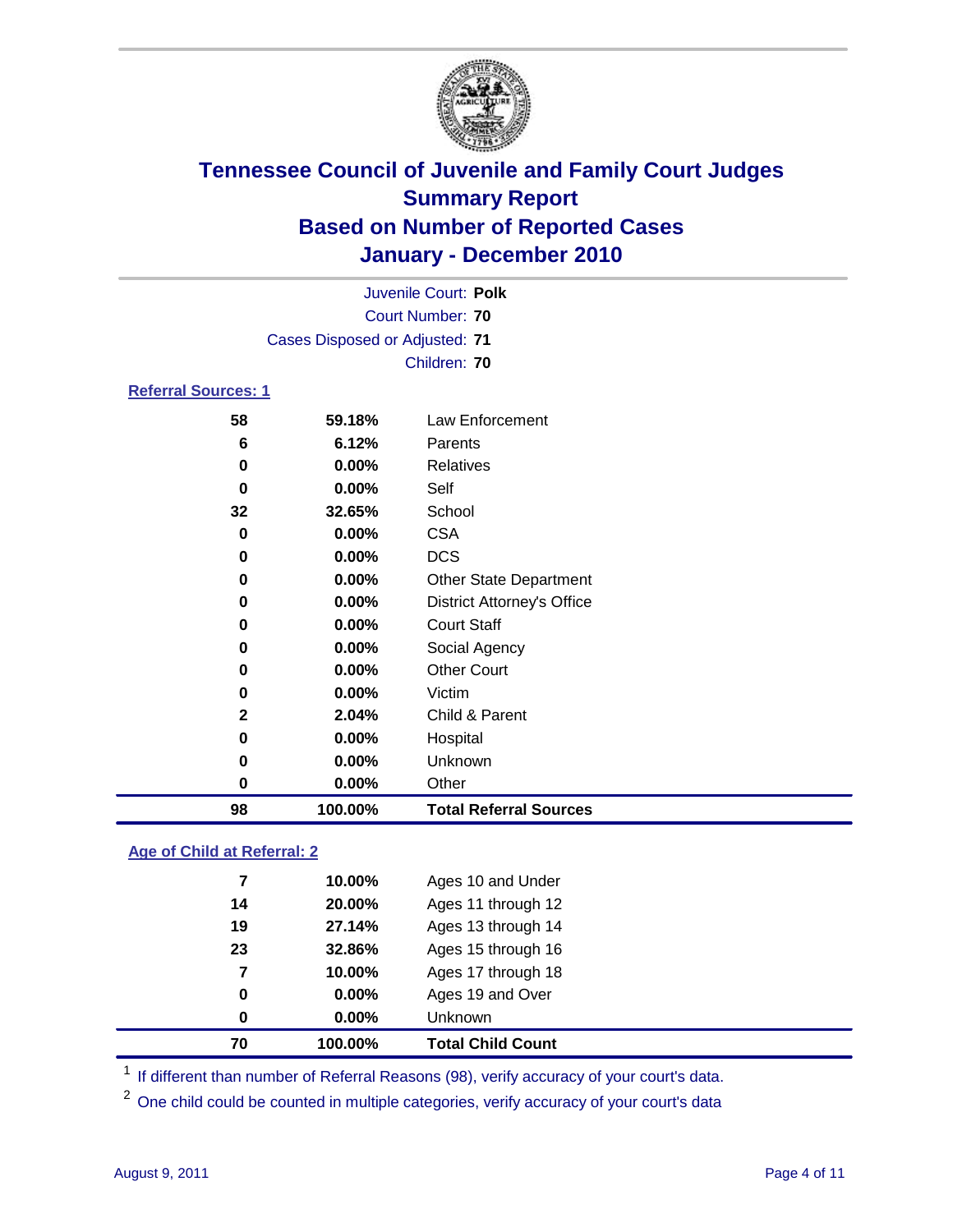

| Juvenile Court: Polk                    |                                |                          |  |  |  |
|-----------------------------------------|--------------------------------|--------------------------|--|--|--|
|                                         | Court Number: 70               |                          |  |  |  |
|                                         | Cases Disposed or Adjusted: 71 |                          |  |  |  |
|                                         |                                | Children: 70             |  |  |  |
| Sex of Child: 1                         |                                |                          |  |  |  |
| 50                                      | 71.43%                         | Male                     |  |  |  |
| 20                                      | 28.57%                         | Female                   |  |  |  |
| $\mathbf 0$                             | 0.00%                          | Unknown                  |  |  |  |
| 70                                      | 100.00%                        | <b>Total Child Count</b> |  |  |  |
| Race of Child: 1                        |                                |                          |  |  |  |
| 70                                      | 100.00%                        | White                    |  |  |  |
| $\mathbf 0$                             | 0.00%                          | African American         |  |  |  |
| $\pmb{0}$                               | 0.00%                          | Native American          |  |  |  |
| 0                                       | 0.00%                          | Asian                    |  |  |  |
| 0                                       | 0.00%                          | Mixed                    |  |  |  |
| $\mathbf 0$                             | 0.00%                          | Unknown                  |  |  |  |
| 70                                      | 100.00%                        | <b>Total Child Count</b> |  |  |  |
| <b>Hispanic Origin: 1</b>               |                                |                          |  |  |  |
| $\mathbf 0$                             | 0.00%                          | Yes                      |  |  |  |
| 70                                      | 100.00%                        | No                       |  |  |  |
| $\mathbf 0$                             | 0.00%                          | Unknown                  |  |  |  |
| 70                                      | 100.00%                        | <b>Total Child Count</b> |  |  |  |
| <b>School Enrollment of Children: 1</b> |                                |                          |  |  |  |
| 67                                      | 95.71%                         | Yes                      |  |  |  |
| $\mathbf{2}$                            | 2.86%                          | <b>No</b>                |  |  |  |
| 1                                       | 1.43%                          | Unknown                  |  |  |  |
| 70                                      | 100.00%                        | <b>Total Child Count</b> |  |  |  |

One child could be counted in multiple categories, verify accuracy of your court's data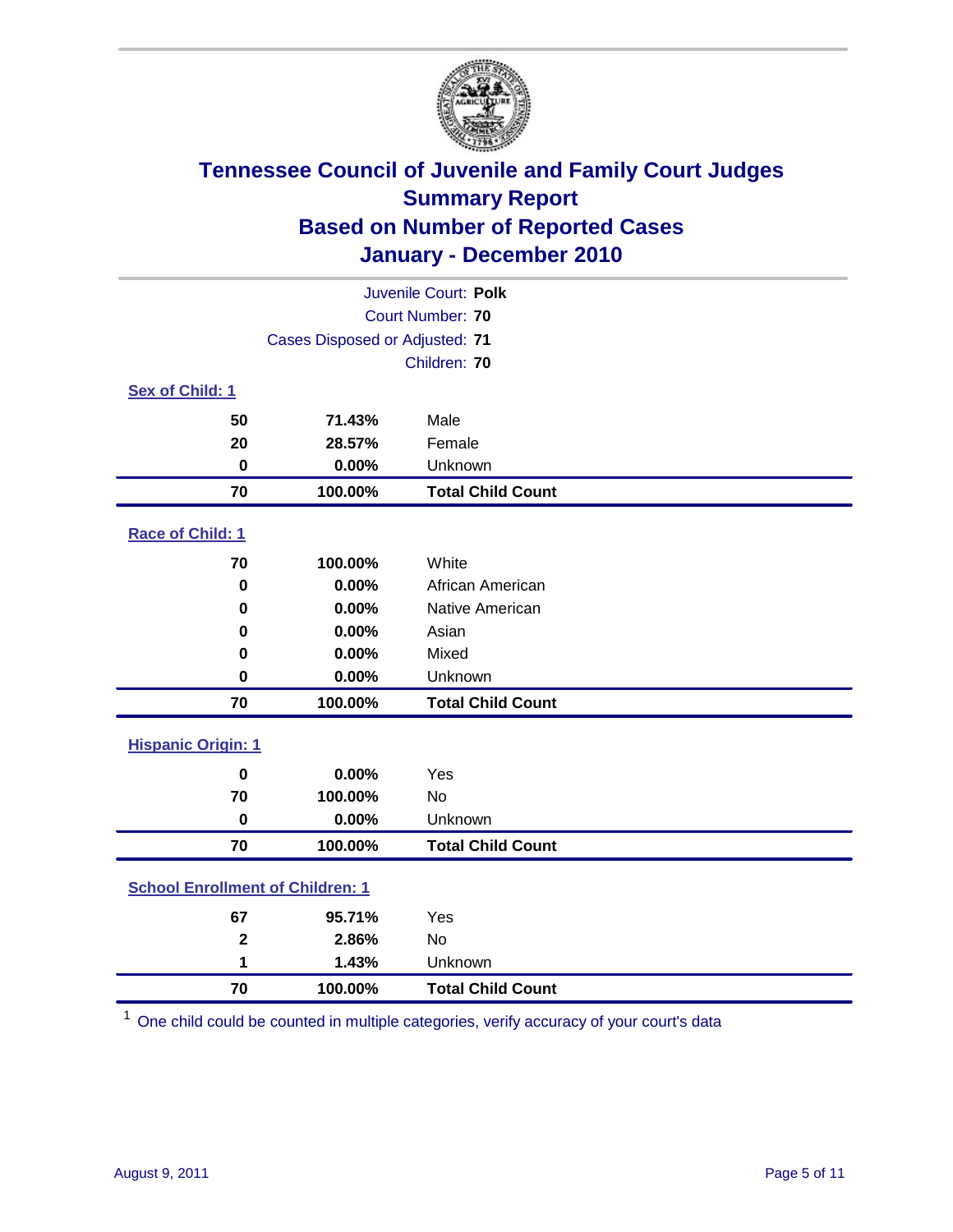

|                                                           |                                | Juvenile Court: Polk         |  |  |  |  |
|-----------------------------------------------------------|--------------------------------|------------------------------|--|--|--|--|
| Court Number: 70                                          |                                |                              |  |  |  |  |
|                                                           | Cases Disposed or Adjusted: 71 |                              |  |  |  |  |
|                                                           |                                | Children: 70                 |  |  |  |  |
| <b>Living Arrangement of Child at Time of Referral: 1</b> |                                |                              |  |  |  |  |
| 18                                                        | 25.71%                         | With Both Biological Parents |  |  |  |  |
| $\mathbf{2}$                                              | 2.86%                          | With Father and Stepmother   |  |  |  |  |
| 10                                                        | 14.29%                         | With Mother and Stepfather   |  |  |  |  |
| 25                                                        | 35.71%                         | With Mother                  |  |  |  |  |
| 11                                                        | 15.71%                         | With Father                  |  |  |  |  |
| $\mathbf{2}$                                              | 2.86%                          | <b>With Relatives</b>        |  |  |  |  |
| 1                                                         | 1.43%                          | With Adoptive Parents        |  |  |  |  |
| 1                                                         | 1.43%                          | With Foster Family           |  |  |  |  |
| 0                                                         | $0.00\%$                       | In a Group Home              |  |  |  |  |
| 0                                                         | $0.00\%$                       | In a Residential Center      |  |  |  |  |

| 70 | 100.00%  | <b>Total Child Count</b> |  |
|----|----------|--------------------------|--|
| 0  | $0.00\%$ | Other                    |  |
| 0  | $0.00\%$ | Unknown                  |  |
| 0  | $0.00\%$ | Independent              |  |
| 0  | $0.00\%$ | In an Institution        |  |

### **Type of Detention: 2**

| 71       | 100.00%  | <b>Total Detention Count</b> |
|----------|----------|------------------------------|
| 0        | $0.00\%$ | Other                        |
| 71       | 100.00%  | Does Not Apply               |
| 0        | $0.00\%$ | <b>Unknown</b>               |
| 0        | 0.00%    | <b>Psychiatric Hospital</b>  |
| $\bf{0}$ | 0.00%    | Jail - No Separation         |
| 0        | $0.00\%$ | Jail - Partial Separation    |
| 0        | $0.00\%$ | Jail - Complete Separation   |
| 0        | 0.00%    | Juvenile Detention Facility  |
| 0        | $0.00\%$ | Non-Secure Placement         |
|          |          |                              |

<sup>1</sup> One child could be counted in multiple categories, verify accuracy of your court's data

<sup>2</sup> If different than number of Cases (71) verify accuracy of your court's data.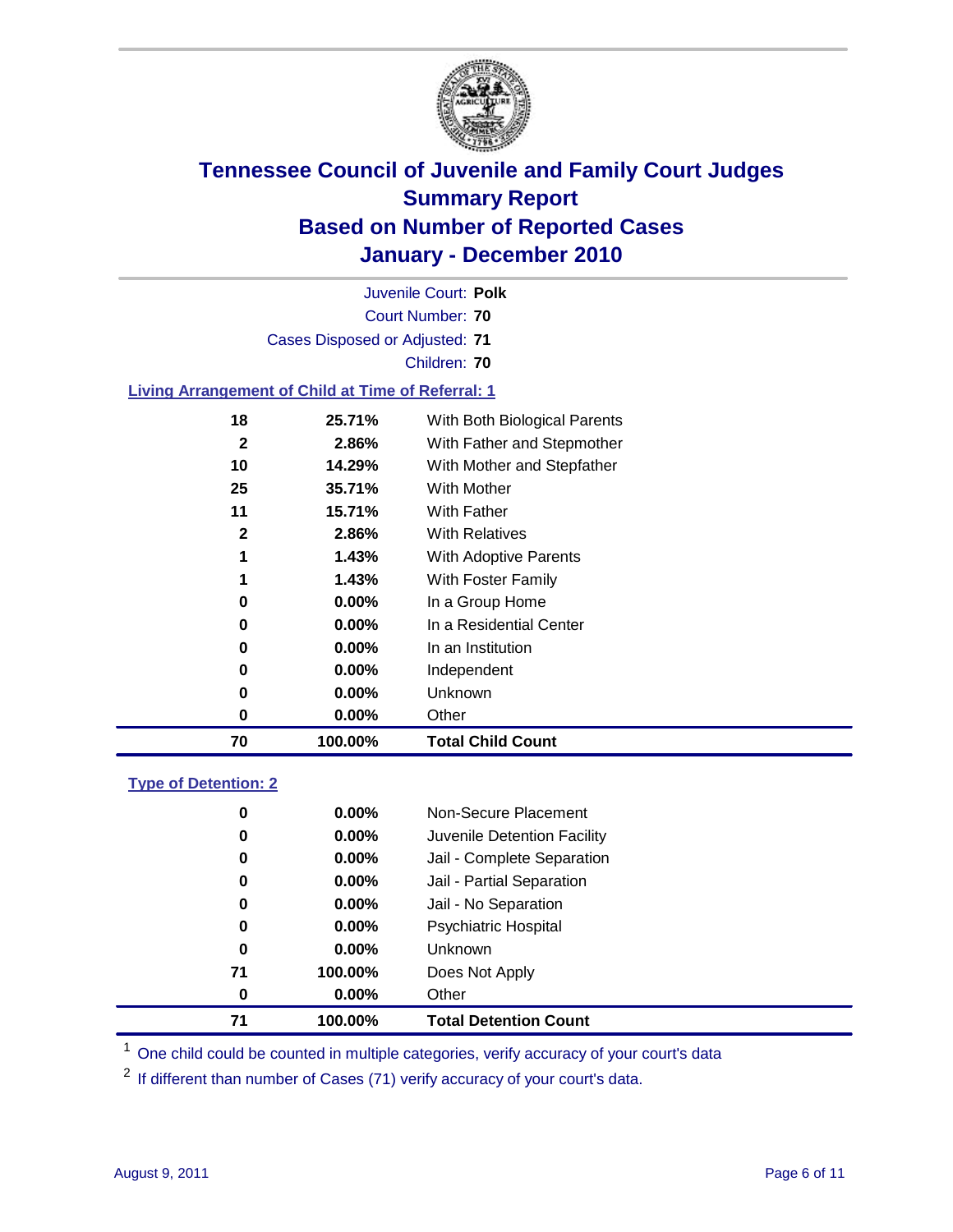

|                                                    | Juvenile Court: Polk           |                                      |  |  |  |  |
|----------------------------------------------------|--------------------------------|--------------------------------------|--|--|--|--|
|                                                    | Court Number: 70               |                                      |  |  |  |  |
|                                                    | Cases Disposed or Adjusted: 71 |                                      |  |  |  |  |
|                                                    | Children: 70                   |                                      |  |  |  |  |
| <b>Placement After Secure Detention Hearing: 1</b> |                                |                                      |  |  |  |  |
| $\bf{0}$                                           | 0.00%                          | Returned to Prior Living Arrangement |  |  |  |  |
| $\bf{0}$                                           | 0.00%                          | Juvenile Detention Facility          |  |  |  |  |
| 0                                                  | 0.00%                          | Jail                                 |  |  |  |  |
| 0                                                  | 0.00%                          | Shelter / Group Home                 |  |  |  |  |
| 0                                                  | 0.00%                          | <b>Foster Family Home</b>            |  |  |  |  |
| 0                                                  | 0.00%                          | Psychiatric Hospital                 |  |  |  |  |
| 0                                                  | 0.00%                          | Unknown                              |  |  |  |  |
| 71                                                 | 100.00%                        | Does Not Apply                       |  |  |  |  |
| $\bf{0}$                                           | 0.00%                          | Other                                |  |  |  |  |
| 71                                                 | 100.00%                        | <b>Total Placement Count</b>         |  |  |  |  |
| <b>Intake Actions: 2</b>                           |                                |                                      |  |  |  |  |
|                                                    |                                |                                      |  |  |  |  |
| 68                                                 | 69.39%                         | <b>Petition Filed</b>                |  |  |  |  |
| $\bf{0}$                                           | 0.00%                          | <b>Motion Filed</b>                  |  |  |  |  |
| 30                                                 | 30.61%                         | <b>Citation Processed</b>            |  |  |  |  |
| 0                                                  | 0.00%                          | Notification of Paternity Processed  |  |  |  |  |
| $\mathbf 0$                                        | 0.00%                          | Scheduling of Judicial Review        |  |  |  |  |
| 0                                                  | 0.00%                          | Scheduling of Administrative Review  |  |  |  |  |
| 0                                                  | 0.00%                          | Scheduling of Foster Care Review     |  |  |  |  |
| 0                                                  | 0.00%                          | Unknown                              |  |  |  |  |
| 0                                                  | 0.00%                          | Does Not Apply                       |  |  |  |  |
| $\pmb{0}$                                          | 0.00%                          | Other                                |  |  |  |  |
| 98                                                 | 100.00%                        | <b>Total Intake Count</b>            |  |  |  |  |

<sup>1</sup> If different than number of Cases (71) verify accuracy of your court's data.

<sup>2</sup> If different than number of Referral Reasons (98), verify accuracy of your court's data.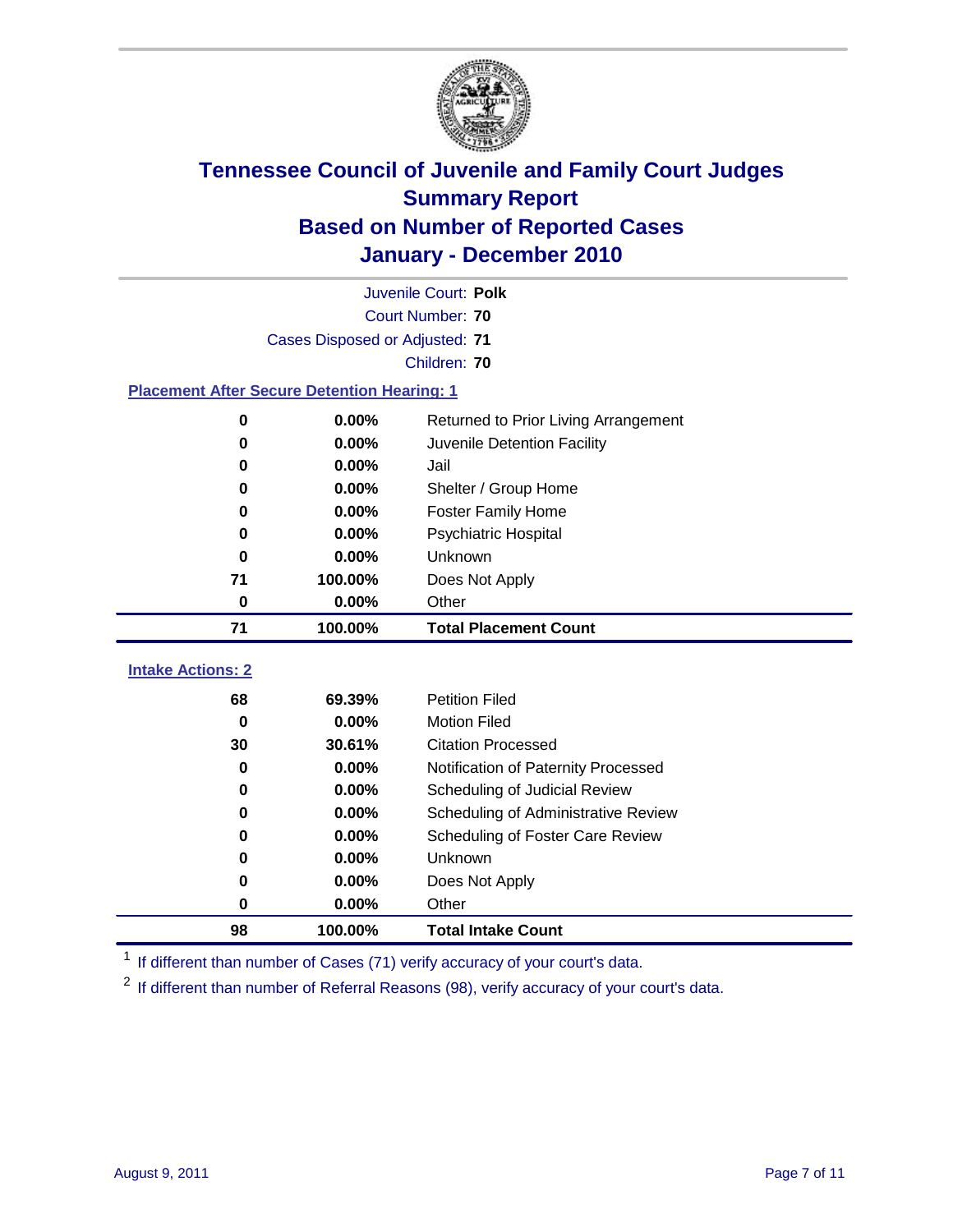

Court Number: **70** Juvenile Court: **Polk** Cases Disposed or Adjusted: **71** Children: **70**

#### **Last Grade Completed by Child: 1**

| 70             | 100.00% | <b>Total Child Count</b> |
|----------------|---------|--------------------------|
| 0              | 0.00%   | Other                    |
| 1              | 1.43%   | Unknown                  |
| 0              | 0.00%   | Never Attended School    |
| 0              | 0.00%   | Graduated                |
| 1              | 1.43%   | <b>GED</b>               |
| 0              | 0.00%   | Non-Graded Special Ed    |
| $\bf{0}$       | 0.00%   | 12th Grade               |
| 4              | 5.71%   | 11th Grade               |
| 10             | 14.29%  | 10th Grade               |
| 13             | 18.57%  | 9th Grade                |
| $\overline{7}$ | 10.00%  | 8th Grade                |
| 10             | 14.29%  | 7th Grade                |
| 10             | 14.29%  | 6th Grade                |
| 7              | 10.00%  | 5th Grade                |
| $\mathbf 2$    | 2.86%   | 4th Grade                |
| $\mathbf 2$    | 2.86%   | 3rd Grade                |
| 0              | 0.00%   | 2nd Grade                |
| 1              | 1.43%   | 1st Grade                |
| 1              | 1.43%   | Kindergarten             |
| 1              | 1.43%   | Preschool                |
| 0              | 0.00%   | Too Young for School     |

### **Enrolled in Special Education: 1**

| 5  | 7.14%     | Yes                      |
|----|-----------|--------------------------|
| 63 | $90.00\%$ | No                       |
| 2  | 2.86%     | <b>Unknown</b>           |
| 70 | 100.00%   | <b>Total Child Count</b> |

One child could be counted in multiple categories, verify accuracy of your court's data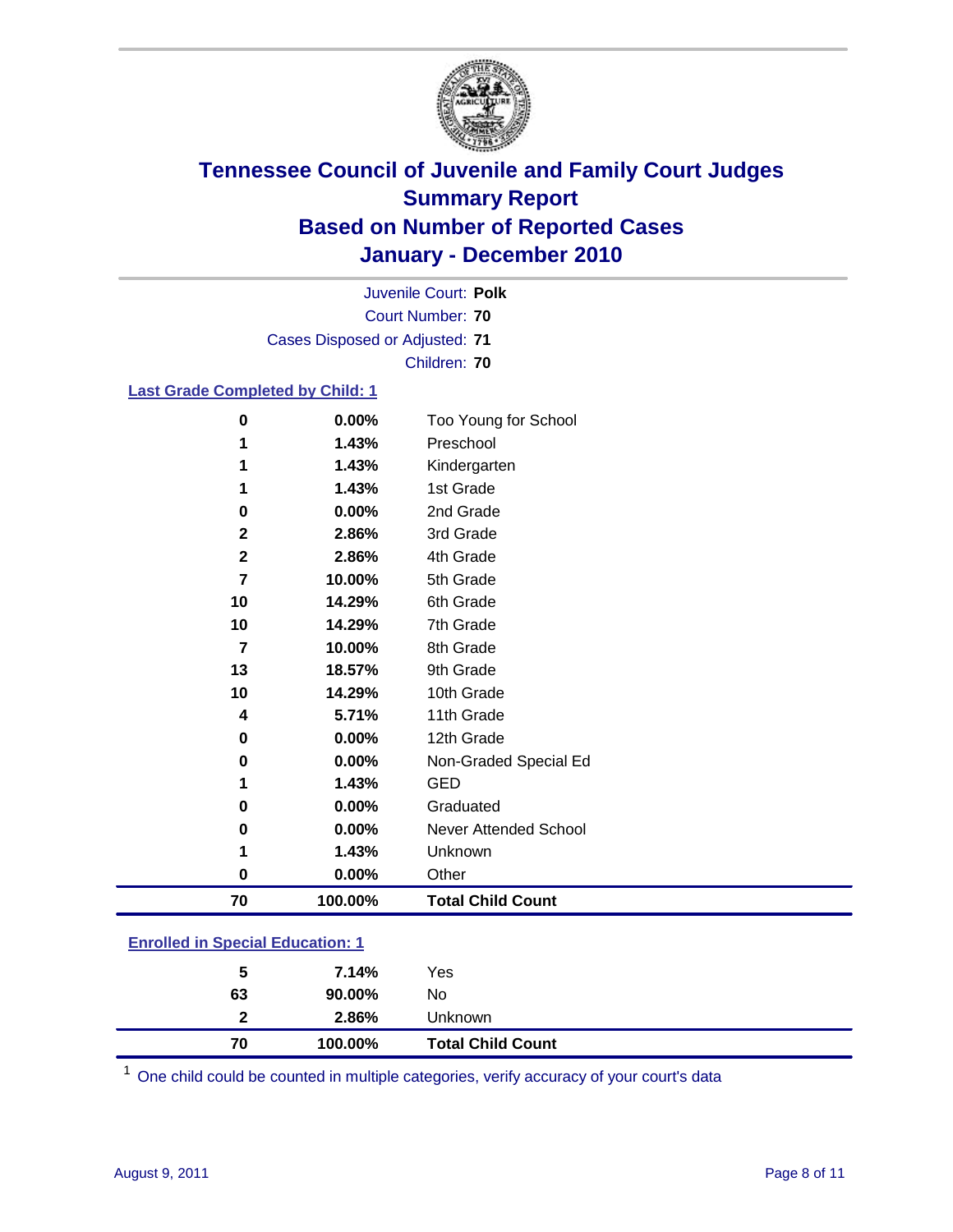

|                              |                                | Juvenile Court: Polk      |
|------------------------------|--------------------------------|---------------------------|
|                              |                                | Court Number: 70          |
|                              | Cases Disposed or Adjusted: 71 |                           |
|                              |                                | Children: 70              |
| <b>Action Executed By: 1</b> |                                |                           |
| 98                           | 100.00%                        | Judge                     |
| $\bf{0}$                     | $0.00\%$                       | Magistrate                |
| 0                            | $0.00\%$                       | <b>YSO</b>                |
| 0                            | $0.00\%$                       | Other                     |
| $\bf{0}$                     | $0.00\%$                       | Unknown                   |
| 98                           | 100.00%                        | <b>Total Action Count</b> |

### **Formal / Informal Actions: 1**

| 7  | 7.14%    | Dismissed                                        |
|----|----------|--------------------------------------------------|
| 0  | $0.00\%$ | Retired / Nolle Prosequi                         |
| 52 | 53.06%   | <b>Complaint Substantiated Delinquent</b>        |
| 38 | 38.78%   | <b>Complaint Substantiated Status Offender</b>   |
| 0  | $0.00\%$ | <b>Complaint Substantiated Dependent/Neglect</b> |
| 0  | $0.00\%$ | <b>Complaint Substantiated Abused</b>            |
| 0  | $0.00\%$ | <b>Complaint Substantiated Mentally III</b>      |
| 0  | $0.00\%$ | Informal Adjustment                              |
| 0  | $0.00\%$ | <b>Pretrial Diversion</b>                        |
| 0  | $0.00\%$ | <b>Transfer to Adult Court Hearing</b>           |
| 0  | $0.00\%$ | Charges Cleared by Transfer to Adult Court       |
| 0  | $0.00\%$ | Special Proceeding                               |
| 0  | $0.00\%$ | <b>Review Concluded</b>                          |
|    | 1.02%    | Case Held Open                                   |
| 0  | $0.00\%$ | Other                                            |
| 0  | $0.00\%$ | Unknown                                          |
| 98 | 100.00%  | <b>Total Action Count</b>                        |

<sup>1</sup> If different than number of Referral Reasons (98), verify accuracy of your court's data.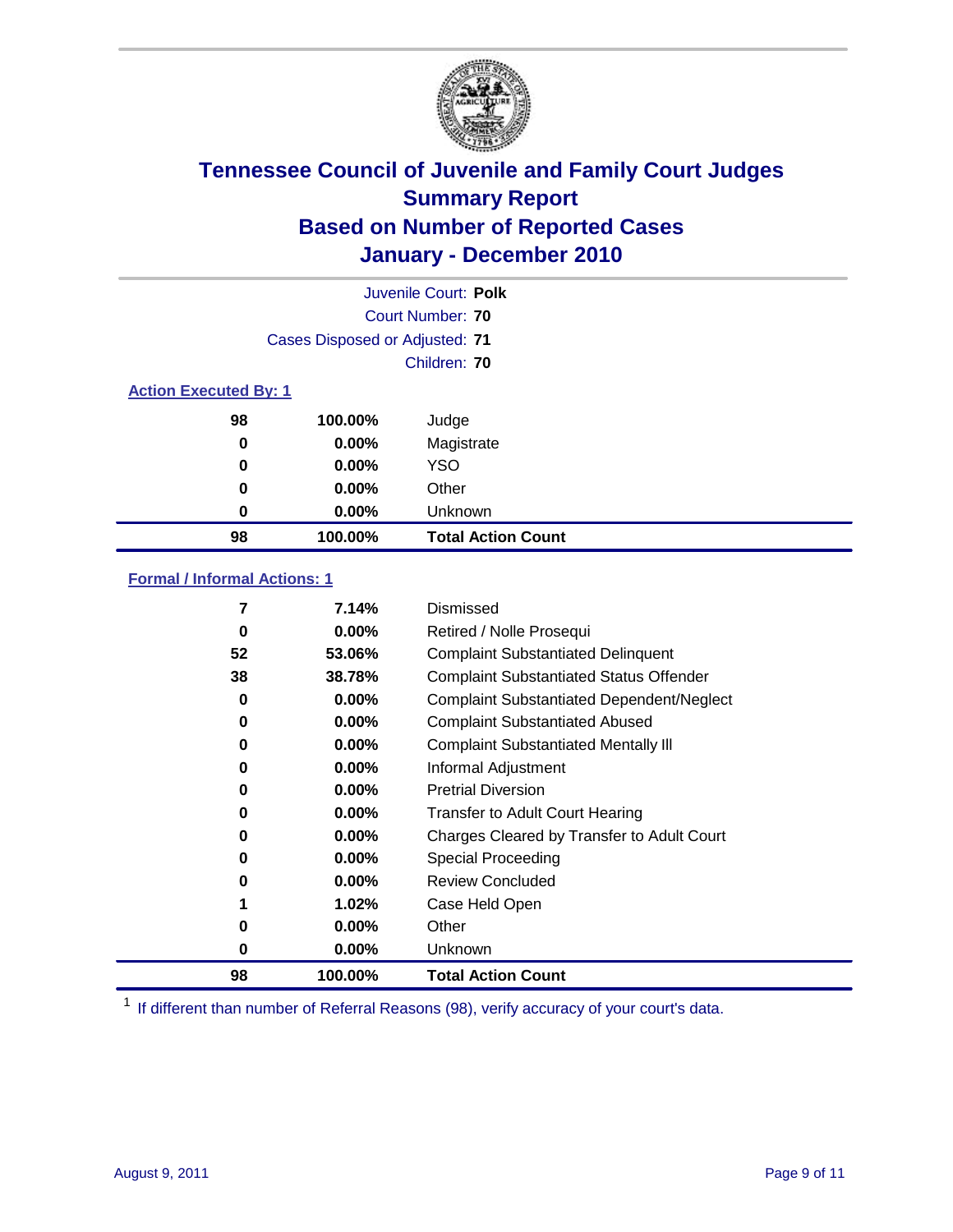

|                       |                                | Juvenile Court: Polk                                  |
|-----------------------|--------------------------------|-------------------------------------------------------|
|                       |                                | <b>Court Number: 70</b>                               |
|                       | Cases Disposed or Adjusted: 71 |                                                       |
|                       |                                | Children: 70                                          |
| <b>Case Outcomes:</b> |                                | There can be multiple outcomes for one child or case. |
| 5                     | 1.47%                          | <b>Case Dismissed</b>                                 |
| 0                     | 0.00%                          | Case Retired or Nolle Prosequi                        |
| 0                     | 0.00%                          | Warned / Counseled                                    |
| 23                    | 6.78%                          | Held Open For Review                                  |
| 64                    | 18.88%                         | Supervision / Probation to Juvenile Court             |
| 0                     | 0.00%                          | <b>Probation to Parents</b>                           |
| 0                     | 0.00%                          | Referral to Another Entity for Supervision / Service  |
| 3                     | 0.88%                          | Referred for Mental Health Counseling                 |
| 5                     | 1.47%                          | Referred for Alcohol and Drug Counseling              |
| 0                     | 0.00%                          | Referred to Alternative School                        |
| 0                     | 0.00%                          | Referred to Private Child Agency                      |
| 0                     | 0.00%                          | Referred to Defensive Driving School                  |
| 0                     | 0.00%                          | Referred to Alcohol Safety School                     |
| 47                    | 13.86%                         | Referred to Juvenile Court Education-Based Program    |
| 0                     | 0.00%                          | Driver's License Held Informally                      |
| 0                     | 0.00%                          | <b>Voluntary Placement with DMHMR</b>                 |
| 0                     | 0.00%                          | <b>Private Mental Health Placement</b>                |
| 0                     | 0.00%                          | <b>Private MR Placement</b>                           |
| 0                     | 0.00%                          | Placement with City/County Agency/Facility            |
| 0                     | 0.00%                          | Placement with Relative / Other Individual            |
| 43                    | 12.68%                         | Fine                                                  |
| 15                    | 4.42%                          | <b>Public Service</b>                                 |
| 4                     | 1.18%                          | Restitution                                           |
| 0                     | 0.00%                          | <b>Runaway Returned</b>                               |
| 2                     | 0.59%                          | No Contact Order                                      |
| 0                     | 0.00%                          | Injunction Other than No Contact Order                |
| 0                     | 0.00%                          | <b>House Arrest</b>                                   |
| $\mathbf{2}$          | 0.59%                          | <b>Court Defined Curfew</b>                           |
| 0                     | 0.00%                          | Dismissed from Informal Adjustment                    |
| 0                     | 0.00%                          | <b>Dismissed from Pretrial Diversion</b>              |
| 0                     | 0.00%                          | <b>Released from Probation</b>                        |
| 0                     | $0.00\%$                       | <b>Transferred to Adult Court</b>                     |
| 0                     | $0.00\%$                       | <b>DMHMR Involuntary Commitment</b>                   |